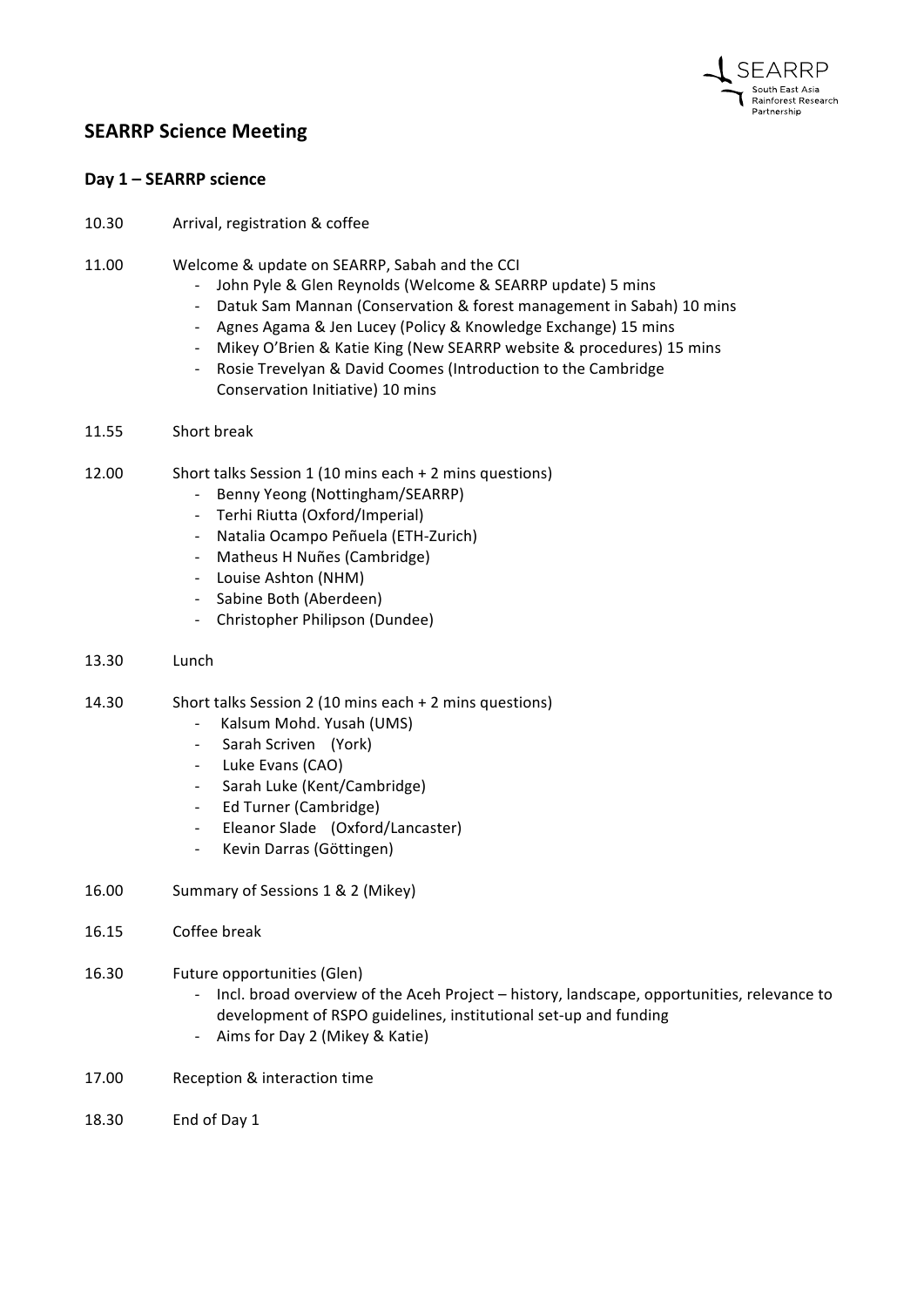

# **Day 2 – The proposed Aceh Project**

| 8.30  | Pre-meeting briefing for breakout discussion group leaders (briefing led by Glen, Mikey<br>& Katie)                                                                                                                                                                                 |
|-------|-------------------------------------------------------------------------------------------------------------------------------------------------------------------------------------------------------------------------------------------------------------------------------------|
| 9.00  | Aims for the day (Mikey & Katie)<br>Revisiting plans for the Aceh project and outlining opportunities for<br>collaborative science                                                                                                                                                  |
| 9.30  | Breakout discussion groups – research objectives for Aceh:<br>Each group to identify 3 research priorities that will impact design considerations<br>Group $1 -$ Jen Lucey<br>Group 2 - Jane Hill<br>Group 3 - Roger Kitching<br>Group 4 - Rosie Trevelyan<br>Group 5 - Agnes Agama |
| 11.00 | Coffee (during which discussion group leaders to summarise key points)                                                                                                                                                                                                              |
| 11.30 | Summary findings from Discussion Groups (Jen, Jane, Roger, Rosie and Agnes)                                                                                                                                                                                                         |
| 13.00 | Wrap-up & next steps (Glen & Mikey)                                                                                                                                                                                                                                                 |
| 13.15 | Closing - John Pyle                                                                                                                                                                                                                                                                 |
| 13.20 | End of meeting                                                                                                                                                                                                                                                                      |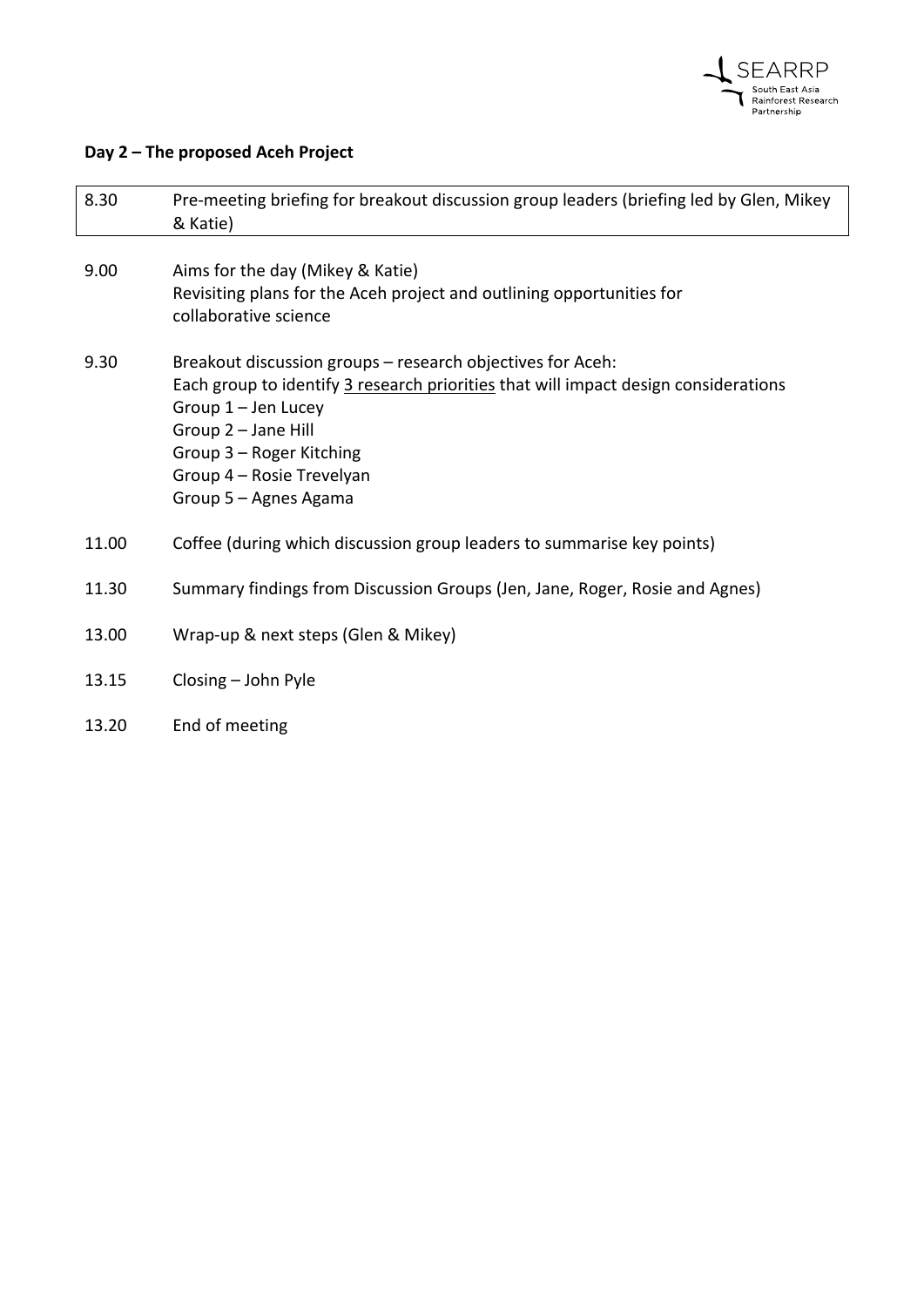

# **Presentation summaries**

#### **Benny Yeong (University of Nottingham/SEARRP)**

*The effects of forest fragmentation on the regeneration of Dipterocarps in Sabah, Malaysian Borneo*

## **Terhi Riutta (University of Oxford/Imperial)**

*Complete carbon budget in logged and old-growth tropical forests in Malaysian Borneo*

## **Natalia Ocampo Peñuela (ETH-Zurich)**

#### *Evaluating forest connectivity for animal-assisted seed dispersal in Borneo: Insights for sustainable oil palm landscapes*

To improve our understanding of the impacts of oil palm mosaics on frugivorous communities, and design better oil palm landscapes, we will model changes in habitat availability, species distribution and functional connectivity of frugivorous forest vertebrates in Borneo. Models will be tested and calibrated using bird surveys and tracking data.

### **Matheus H Nuñes (University of Cambridge)** *Aboveground biomass estimation in oil palm plantations at single tree level with LiDAR data*

Investigating aboveground carbon stock in oil palm plantation is crucial to predict carbon losses caused by land-use change. We present a study on the estimation of aboveground carbon in oil palm plantations at single tree level using airborne laser scanning (ALS) and compare the results to an area-based approach and field data.

#### Louise Ashton (Natural History Museum) *Functional redundancy in ants, other invertebrates and vertebrates*

Using a large-scale ecological manipulation experiment, we investigated the roles of ants in resource removal in tropical rainforest and examined the capacity for functional redundancy between ants, other invertebrates and vertebrates.

#### **Sabine Both (University of Aberdeen)**

#### *Plant functional traits across a land-use gradient in Sabah, Borneo*

Selective logging leads to changes in tree species composition, altering trait expression and potentially ecosystem functioning. Trade-offs among functional traits reveal major plant strategies that can give insight into the consequences caused by logging. We sampled more than 20 functional traits in 300 tree species and investigate the functional composition of the tree communities along a land-use gradient.

# **Christopher Philipson (Dundee University)** *Forest dynamics in 20 years of forest monitoring (provisional title – to confirm)*